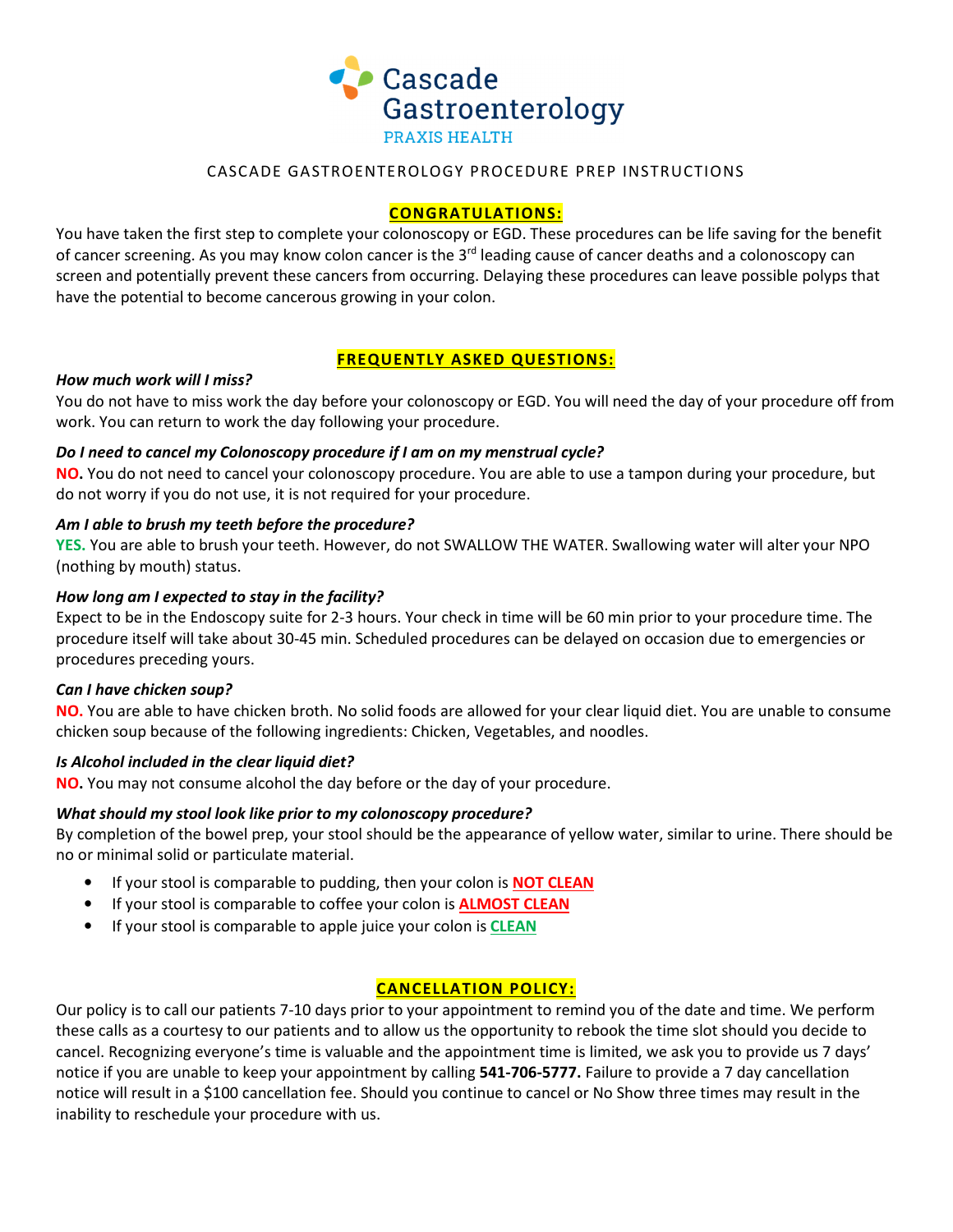## **INSURANCE COVERAGE:**

*It is your responsibility to call your insurance to check if your procedure is a covered benefit.* 

We care about you and want to ensure that you get this important procedure done. We will obtain a pre-authorization for the procedure from your insurance carrier (if needed); **however there still may be an out of pocket cost associated with the procedure that you will be financially responsible for.** Please call your insurance carrier to confirm that this procedure will be a covered benefit and what type of costs may be involved. You will be responsible for all the costs involved with the procedure that are not covered by your insurance carrier.

Please use the below information when calling:

#### **Non- Medicare Insurance:**

**45738**: Screening Colonoscopy **45380**: Diagnostic Colonoscopy **43235**: Esophagogastroduodenoscopy (EGD)

#### **Medicare Insurance:**

**G0121**: Greater than 10 years since last Screening Colonoscopy **G0105**: 2-10 years since last Screening Colonoscopy **45378**: Diagnostic Colonoscopy

#### **Anesthesia Codes, All Insurances:**

: Anesthesia, Screening Colonoscopy : Anesthesia, Diagnostic Colonoscopy 00811 : Anesthesia, Esophagogastroduodenoscopy (EGD) **G0500:** Moderate Sedation

## **WHAT TO EXPECT:**

#### **Upon Arrival:**

Please arrive for your Procedure ONE (1) hour prior to your procedure time. One of our friendly Patient Service Representatives will check you into the surgical center

#### **Prior to Procedure:**

Once you are checked in you will be escorted by the endoscopy staff to the pre-procedural area where a nurse will take for history and physical, vital signs, IV placement, and will let you know what to expect while you are here for your procedure. You will then be moved to the procedural room where your physician and our highly trained endoscopy staff will prepare for your endoscopy procedure.

#### **After your Procedure:**

You will be moved to the recovery room where our endoscopy nurses will maintain your comfort and monitor your vital signs. We will be giving you verbal and printed discharge instructions, about our procedure and how to care for yourself when you go home.

Once your discharge orders are complete, you are able to go home. *For your safety we require you to have a responsible adult to drive you home after your endoscopy procedure.* 

You may resume your regular activity, including work, on the following day after your procedure.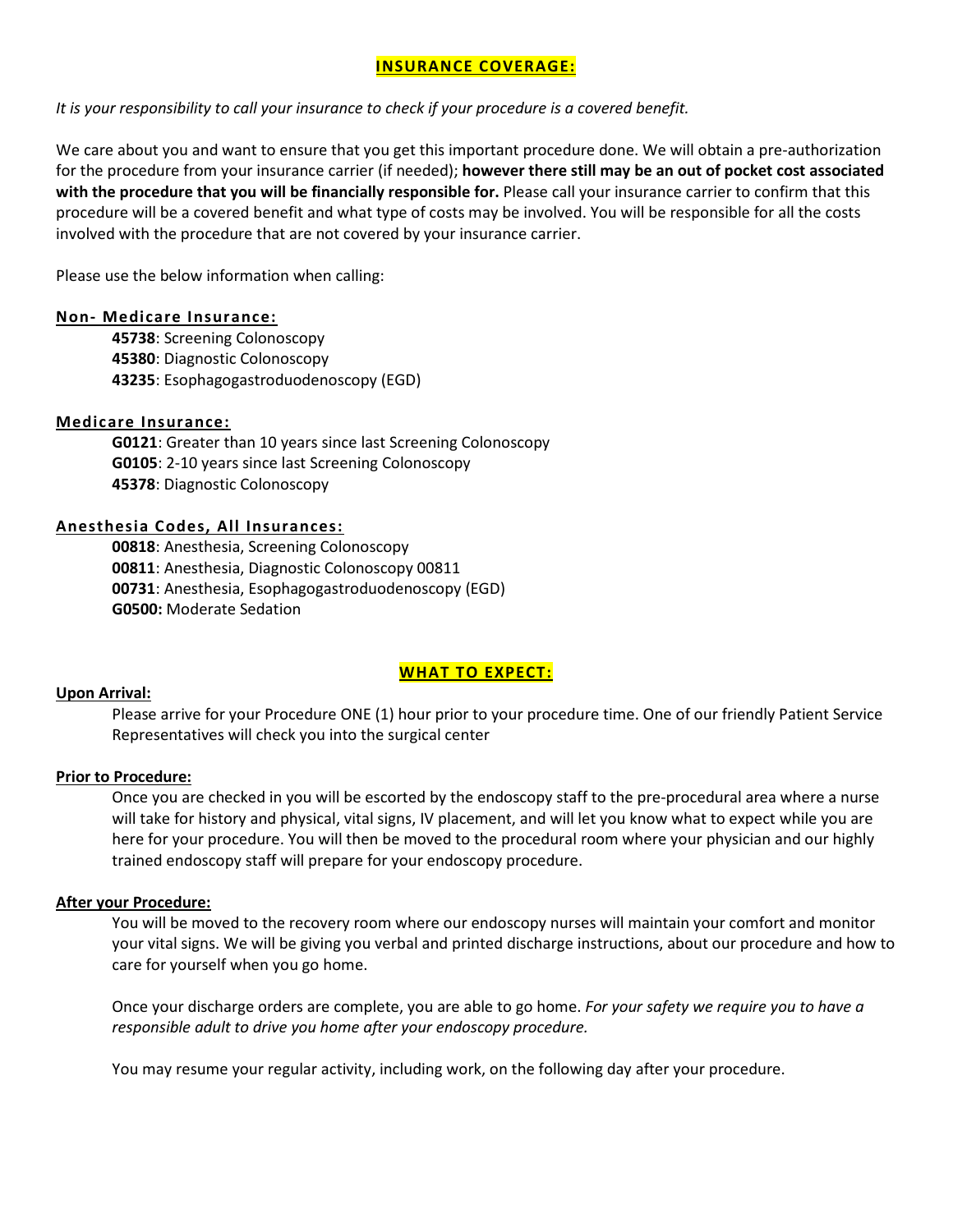#### **1 Day Post Procedure:**

An endoscopy nurse will be calling you to make sure that you are not experiencing any post procedural difficulty. You may call your doctor or the endoscopy staff at the number provided in your discharge instructions, if any questions or concerns arise while you are recuperating at home.

#### PLEASE UNDERSTAND WE MAY NEED TO ASK YOU TO CHANGE YOUR PROCEDURE TIME.

#### **HOW TO PREPARE:**

#### **One Week (7 days) prior to your procedure:**

 As a general rule, endoscopic procedures are not performed while a patient is on blood thinners (such as Warfarin, Eliquis, Xarelto, Coumadin) or anti-platelet therapy (such as Plavix, Effient, Brillinta) **DO NOT STOP** taking these medications on your own. Please check with your prescribing provider about when to stop taking these medications.

- You may **continue taking** Aspirin, Motrin, Ibuprofen or other anti-inflammatory medications.
- You May take Tylenol (acetaminophen)
- **NO** Iron Supplements for 7 days prior to procedure
- **NO** Fish/Flax Oil Supplements for 7 days prior to procedure

#### **Three Days Prior to your procedure, avoid the following foods:**

- Foods with seeds (poppy seeds, bread with seeds)
- Nuts
- **Salads**
- Corn
- **Beans**
- Nonfat potato chips with Olestra
- Quinoa

## **1 DAY PRIOR TO THE PROCEDURE:**

CLEAR LIQUIDS ONLY! No solid food from the time you wake up. It is important to drink plenty of clear liquids this day.

#### **See Attached Clear Liquid Diet Cheat Sheet.**

## **WHAT TO WEAR & BRING TO YOUR PROCEDURE:**



• Loose comfortable clothing such as a button shirt and loose pants or shorts that are easy to take on and off

## **BRING**

- Medications to be taken after the procedure
- Insurance Card
- Photo Identification
- A list of your current medication
- Rescue inhaler, if applicable
- Containers for eye glasses, hearing aids or dentures, if applicable

# **DO NOT WEAR**

- **Jewelry**
- High heels